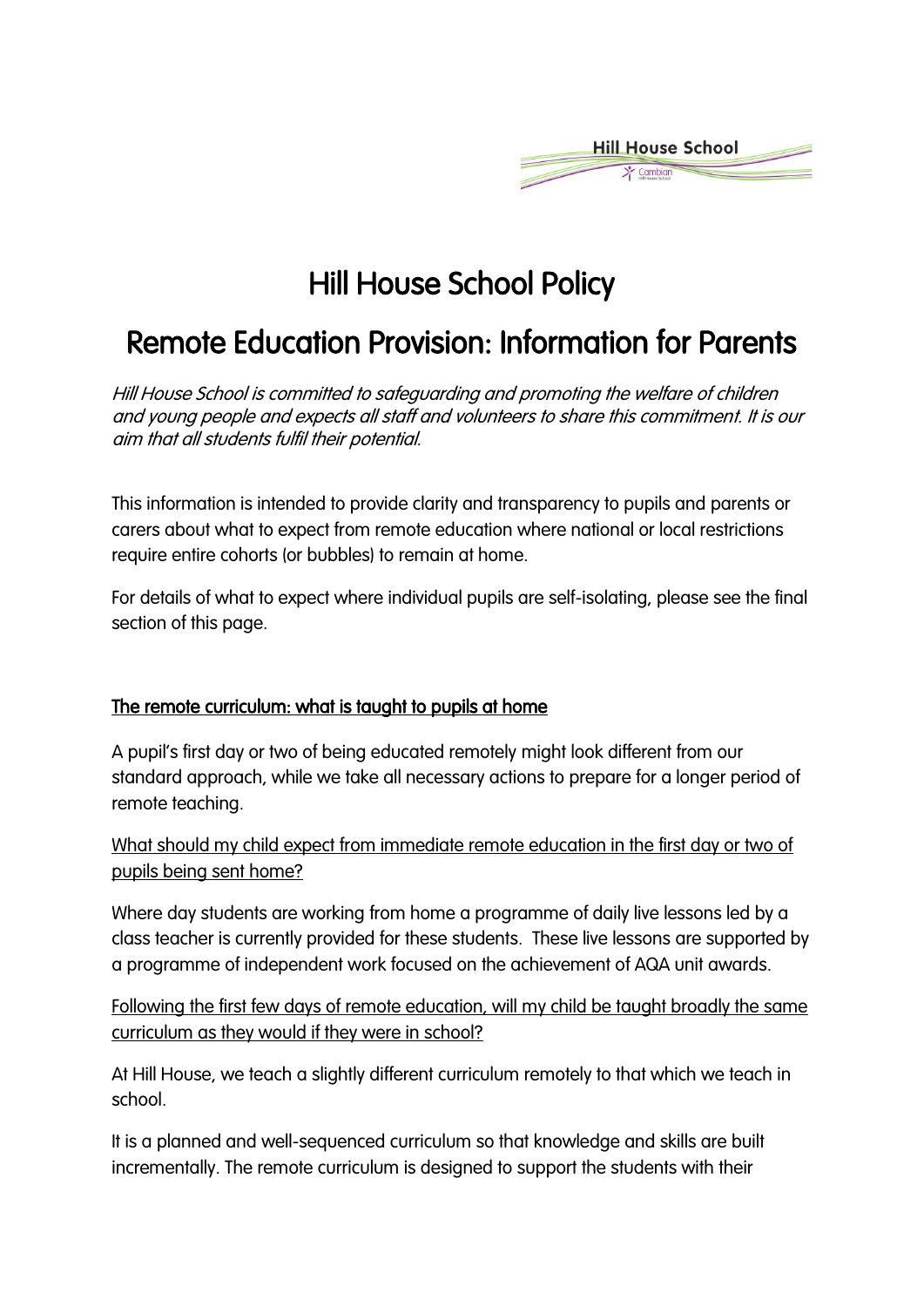progress towards their EHCP outcomes. Our Speech and Language Therapist and Occupational Therapist and Assistant Psychologist have been working with the students helping them to learn about the `Zones of Regulation`. This work will continue as part of the remote curriculum. Alongside this focus the live online lessons will continue to work on developing key skills in literacy and numeracy.

To complement the live remote lessons a package of work and support materials will be provided for parents/carers to support their child to work towards AQA unit award accreditation and through the remote based learning programme the day students will continue to be able to work towards a range of AQA awards.

Throughout the period of remote learning, it is still very important that our day students have had goals and targets to aim for over the spring term for their own well-being, self – esteem and personal progress and achievement.

The day students continue to be supported this term with their IEP which has four main focus areas;

# Learning, Communication, Social/Emotional and Physical/Sensory and or Personal Development

The class teacher responsible for remote learning will be checking, daily, whether pupils are engaging with their work.

We have identified a named senior leader with overarching responsibility for the quality and delivery of remote education, including that provision meets expectations for remote education.

# Remote teaching and study time each day

#### How long can I expect work set by the school to take my child each day?

We expect that remote education (including remote teaching and independent work) will take pupils broadly the following number of hours each day:

Key Stage 3 and 4 - 1 hour live remote lesson + 3 hours independent work

#### Accessing remote education

How will my child access any online remote education you are providing?

- Live online daily lessons via Zoom
- Work provided and sent home via email and post.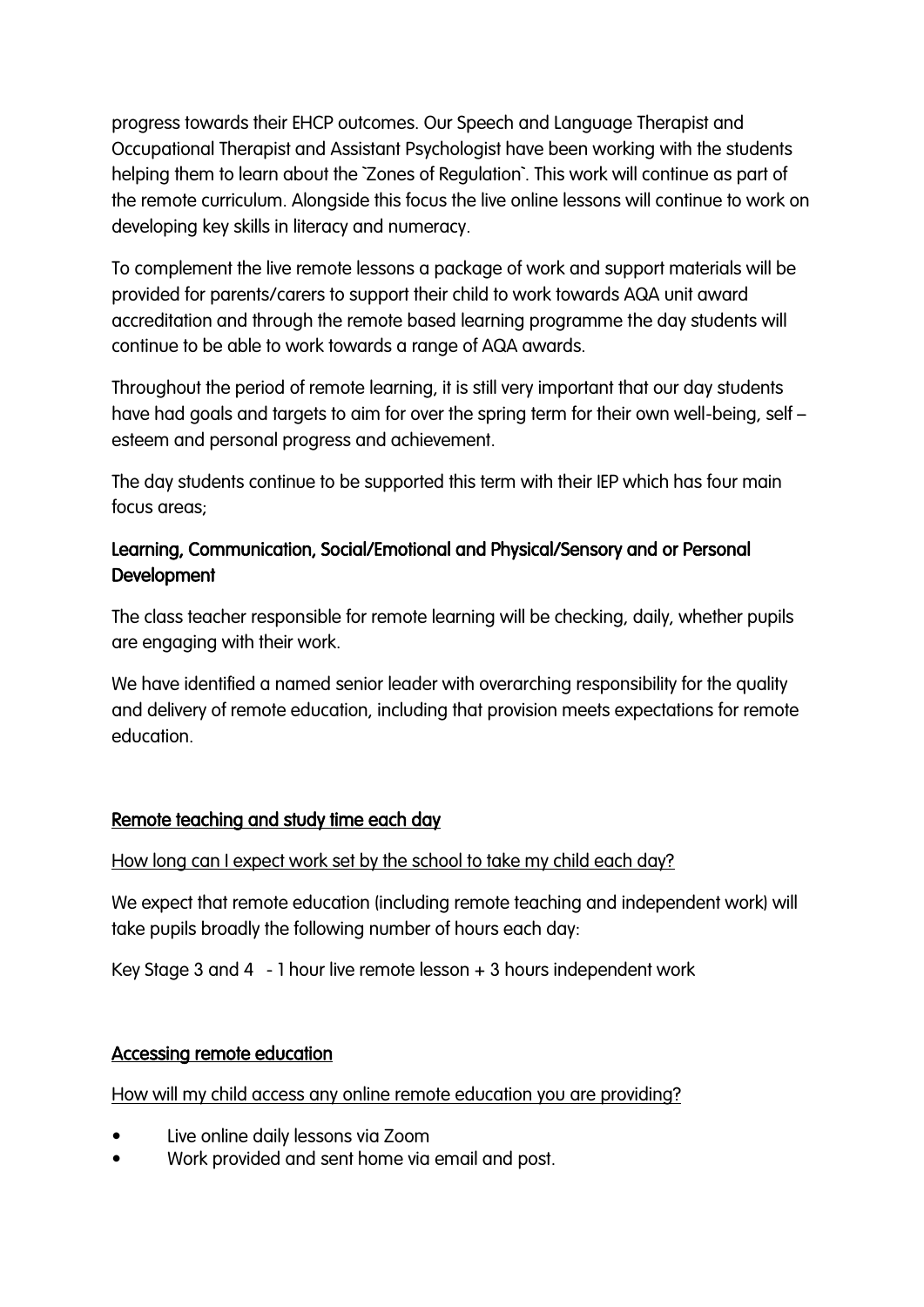If my child does not have digital or online access at home, how will you support them to access remote education?

We recognise that some pupils may not have suitable online access at home. We take the following approaches to support those pupils to access remote education:

Working with the LA and young people's Social Worker, we have ensured that all day students have access to the online live lessons and supporting independent work packages.

### How will my child be taught remotely?

We use a combination of the following approaches to teach pupils remotely:

The remote curriculum for our day students will comprise of;

- live teaching (online lessons) these lessons will focus upon the continued development of;
- communication and interaction skills,
- Developing strategies to support emotional regulation (Working on the Zones of Regulation)
- Developing literacy and Numeracy
- The online lessons will be supplemented by printed paper packs produced by teachers (e.g. workbooks, worksheets) which will support the parents/carers to be able to complete activities working towards the achievement of AQA unit awards.
- commercially available websites supporting the teaching of specific subjects or areas, including video clips or sequences – the students will have access to online support materials e.g. purple mash

# Engagement and feedback

What are your expectations for my child's engagement and the support that we as parents and carers should provide at home?

We expect that the day students will engage where possible with the online live morning lessons and will participate in the activities remotely.

We expect that the parents and carers will support their children to access and engage with the activities provided in order for their child to produce evidence that can be used to support the achievement of AQA unit awards.

How will you check whether my child is engaging with their work and how will I be informed if there are concerns?

As well as daily contact via the live online lesson the class teacher will make a call each day in the afternoon to check on the students' progress and any support that is needed for the students' parents/carers.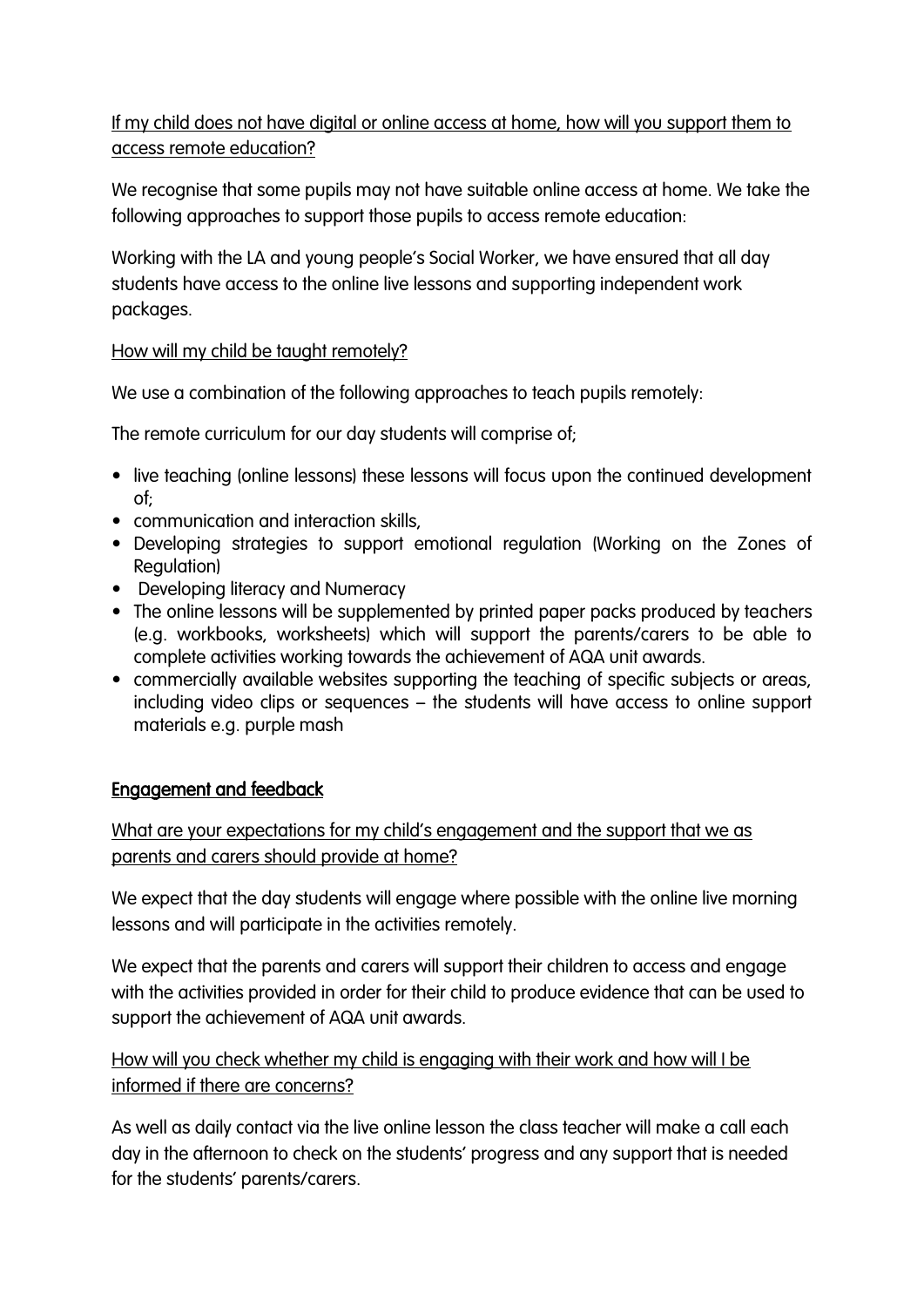The students will continue to work on their IEP targets and feedback on progress will be given daily.

We have identified a named senior leader with overarching responsibility for the quality and delivery of remote education, including that provision meets expectations for remote education.

#### How will you assess my child's work and progress?

Feedback can take many forms and may not always mean extensive written comments for individual children. For example, whole-class feedback or quizzes marked automatically via digital platforms are also valid and effective methods, amongst many others. Our approach to feeding back on pupil work is as follows:

- The students have been set IEP targets focusing upon the main Outcomes of their EHCP
- These broken down targets relate to Cognition and Learning, Social and Emotional, mental Health, Communication and Interaction and Physical Sensory and Personal Development.
- Progress towards these targets will be formally assessed by the Multi-Disciplinary Team at the end of the spring term. Formative assessment and feedback to the parents/carers on the progress towards these targets will be given daily by the class teacher.

# Additional support for pupils with particular needs

How will you work with me to help my child who needs additional support from adults at home to access remote education?

We recognise that some pupils, for example some pupils with special educational needs and disabilities (SEND), may not be able to access remote education without support from adults at home. We acknowledge the difficulties this may place on families, and we will work with parents and carers to support those pupils in the following ways:

- Working with the LA and young people's Social Worker we have ensured that all day students have access to the online live lessons and supporting independent work packages.
- Daily contact with the families and the class teacher is maintained via the live lesson and afternoon phone call.

#### Remote education for self-isolating pupils

Where individual pupils need to self-isolate but the majority of their peer group remains in school, how remote education is provided will likely differ from the approach for whole groups. This is due to the challenges of teaching pupils both at home and in school.